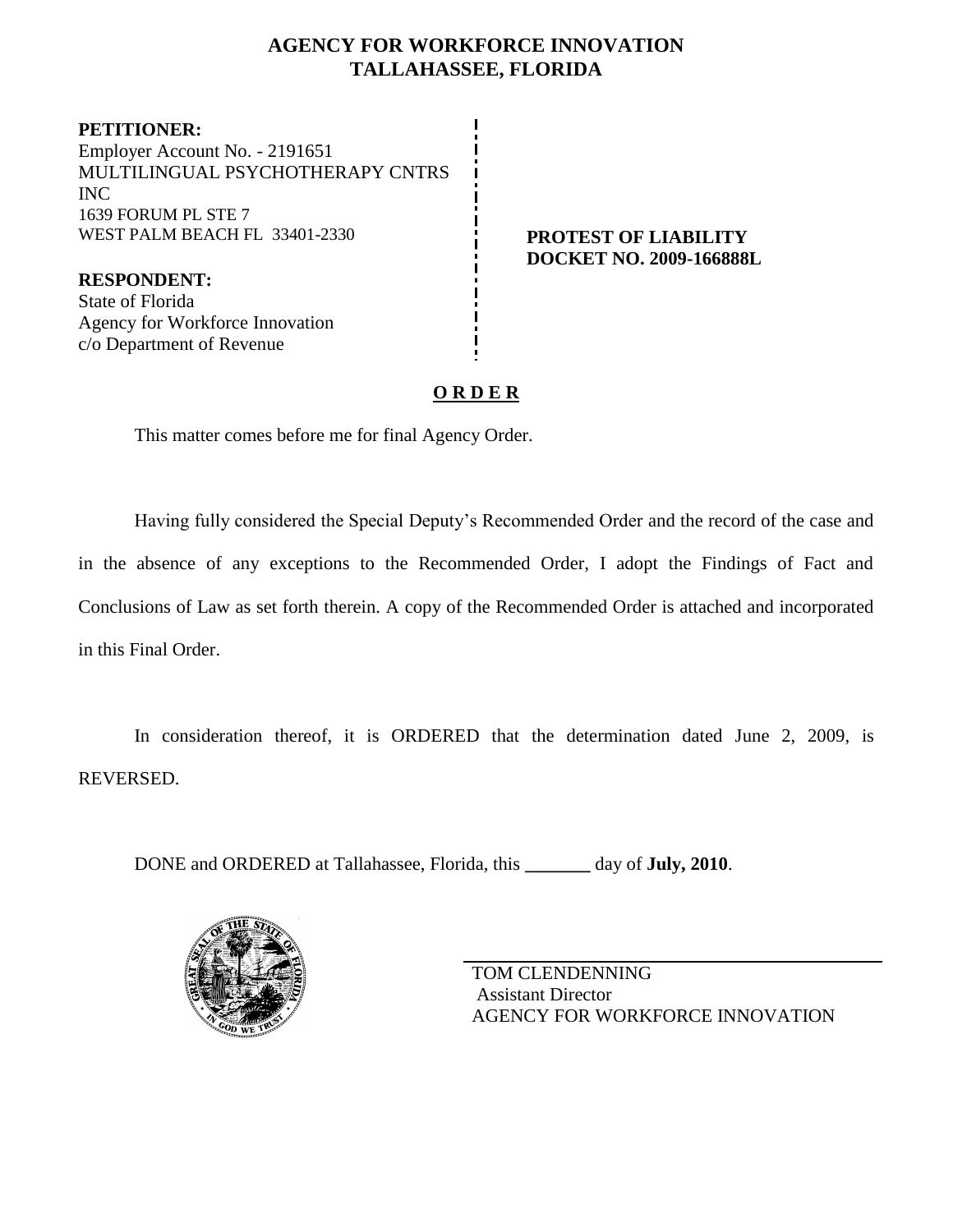## **AGENCY FOR WORKFORCE INNOVATION Unemployment Compensation Appeals**

MSC 345 CALDWELL BUILDING 107 EAST MADISON STREET TALLAHASSEE FL 32399-4143

#### **PETITIONER:**

Employer Account No. - 2191651 MULTILINGUAL PSYCHOTHERAPY CTRS INC MARIA CABRAL 1639 FORUM PL STE 7 WEST PALM BEACH FL 33401-2330

#### **PROTEST OF LIABILITY DOCKET NO. 2009-166888L**

# **RESPONDENT:** State of Florida Agency for Workforce Innovation

# c/o Department of Revenue

# **RECOMMENDED ORDER OF SPECIAL DEPUTY**

TO: Director, Unemployment Compensation Services Agency for Workforce Innovation

This matter comes before the undersigned Special Deputy pursuant to the Petitioner's protest of the Respondent's determination dated June 2, 2009.

After due notice to the parties, a telephone hearing was held on April 21, 2010. The Petitioner was represented by it attorney. The Petitioner's Administrative Director and the Petitioner's Program Director testified as witnesses.

The record of the case, including the recording of the hearing and any exhibits submitted in evidence, is herewith transmitted. Proposed Findings of Fact and Conclusions of Law were received from the Petitioner.

### **Issue:**

Whether services performed for the Petitioner by the Joined Party working as a behavioral technician constitute insured employment, and if so, the effective date of liability, pursuant to Section 443.036(19), 443.036(21); 443.1216, Florida Statutes.

# **Findings of Fact:**

- 1. The Petitioner is a corporation which provides mental health and behavioral services under the Medicaid program.
- 2. On August 8, 2007, the Petitioner entered into an *Independent Contractor Agreement* with the Joined Party to provide therapeutic support services to the Petitioner's clients as a behavioral technician. The term of the Agreement was for a period of one year. Either party could terminate the Agreement with sixty days written notice. The Petitioner could terminate the Agreement immediately for cause under certain conditions as specified in the Agreement.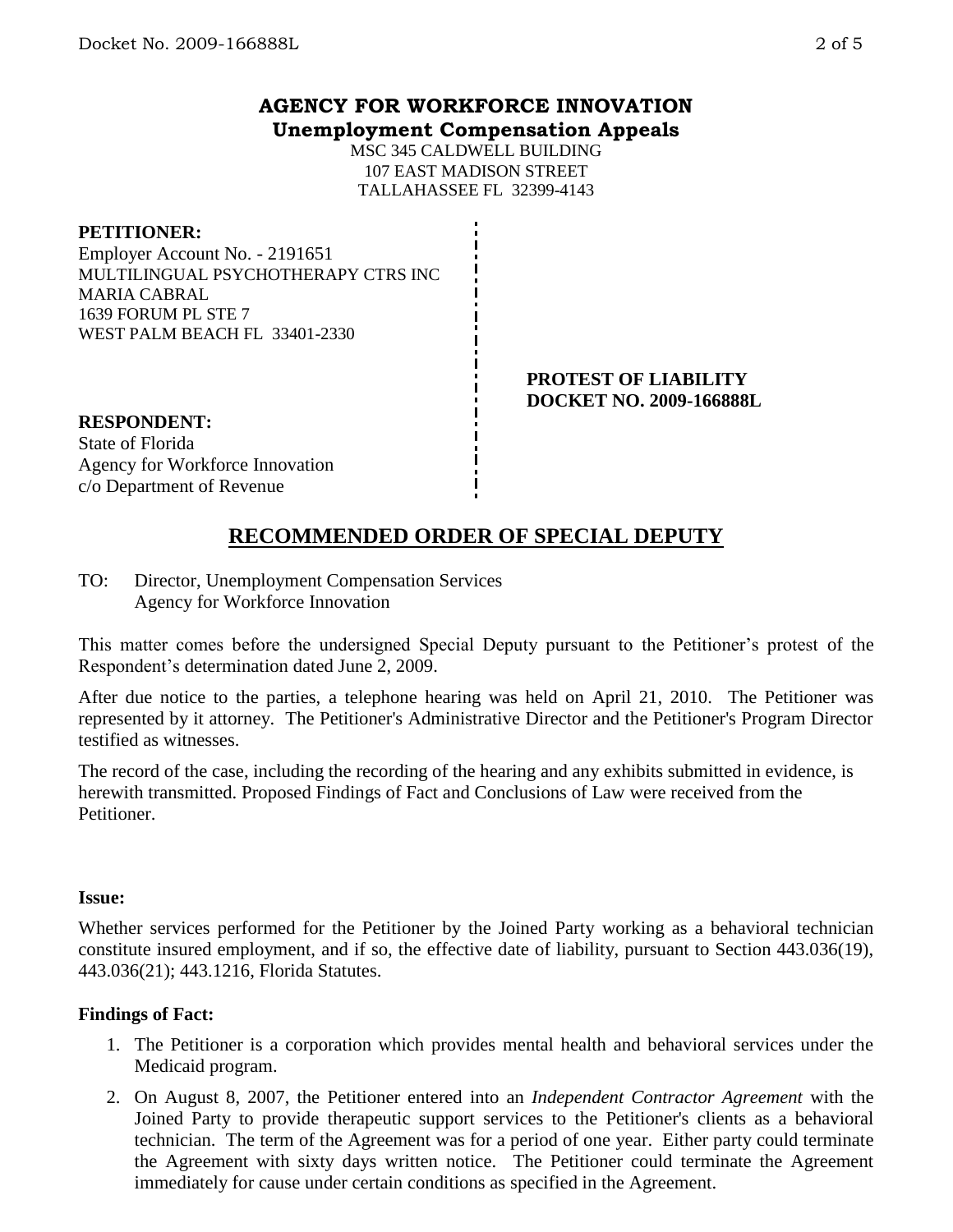- 3. The Petitioner's Program Director provided an orientation for the Joined Party during which the Program Director discussed the objectives of the behavioral health program and the documentation required by the Medicaid program. The orientation provided to the Joined Party was separate from the orientations provided to the Petitioner's employees.
- 4. The Joined Party did not provide the client support services, or any other services, at the Petitioner's place of business. All support services were provided by the Joined Party at schools or at the homes of the clients. The Petitioner did not provide any instructions to the Joined Party concerning when to perform the work or where to perform the work.
- 5. No tools, equipment, or supplies were needed to perform the work other than Medicaid forms. The Joined Party was required to provide his own transportation. The Petitioner did not reimburse the Joined Party for any expenses.
- 6. The Petitioner did not train the Joined Party concerning how to perform the work and did not give the Joined Party any instructions about how to perform the work. Medicare regulations require that behavioral technicians complete in-service training. In-service training was provided by the Petitioner's Program Director; however, the Petitioner did not require the Joined Party to participate in the in-service training provided by the Petitioner.
- 7. Medicaid regulations require that the behavioral technicians must work under the supervision of a bachelor's level practitioner. The Program Director was considered to be the Joined Party's supervisor. The Program Director never observed the Joined Party when the Joined Party performed the work. The Program Director reviewed the documentation submitted by the Joined Party and conducted surveys with the clients to determine the clients' level of satisfaction. As long as the clients were satisfied, the Petitioner was satisfied. The Petitioner provided guidance to the Joined Party regarding clinical issues.
- 8. The Joined Party had the right to accept or reject work assignments. The Joined Party was free to provide behavioral technician services for other mental health service providers.
- 9. The Petitioner paid the Joined Party by the "unit" which is defined by Medicaid as a fifteen minute increment during which covered services are provided. In order to be paid by the Petitioner the Joined Party had to submit a weekly billing summary, progress notes, and attendance forms indicating the total units worked. The Joined Party was paid \$2.50 per unit which was based on a pay rate of \$10 per hour.
- 10. The Petitioner did not withhold any payroll taxes from the Joined Party's pay. The Petitioner did not provide any fringe benefits such as health insurance, retirement benefits, or paid time off. At the end of the year the Petitioner reported the Joined Party's earnings on Form 1099-MISC as nonemployee compensation.
- 11. Based on information received from clients the Petitioner determined that the Joined Party had been paid for services which the Joined Party had not provided. As a result the Petitioner terminated the agreement on or about March 23, 2009.

### **Conclusions of Law:**

- 12. The issue in this case, whether services performed for the Petitioner constitute employment subject to the Florida Unemployment Compensation Law, is governed by Chapter 443, Florida Statutes. Section 443.1216(1)(a)2., Florida Statutes, provides that employment subject to the chapter includes service performed by individuals under the usual common law rules applicable in determining an employer-employee relationship.
- 13. The Supreme Court of the United States held that the term "usual common law rules" is to be used in a generic sense to mean the "standards developed by the courts through the years of adjudication." United States v. W.M. Webb, Inc., 397 U.S. 179 (1970).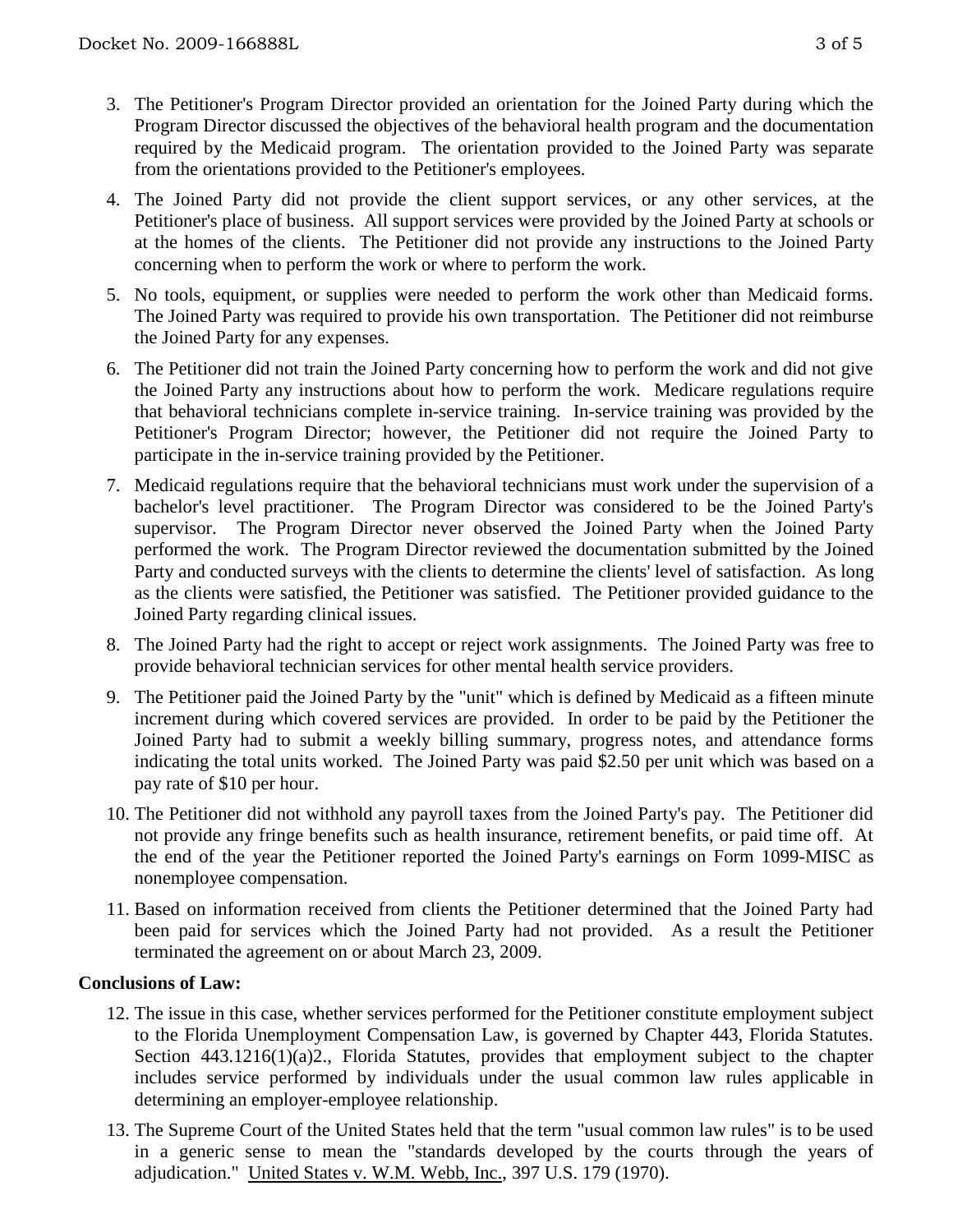- 14. The Supreme Court of Florida adopted and approved the tests in 1 Restatement of Law, Agency 2d Section 220 (1958), for use to determine if an employment relationship exists. See Cantor v. Cochran, 184 So.2d 173 (Fla. 1966); Miami Herald Publishing Co. v. Kendall, 88 So.2d 276 (Fla. 1956); Magarian v. Southern Fruit Distributors, 1 So.2d 858 (Fla. 1941); see also Kane Furniture Corp. v. R. Miranda, 506 So.2d 1061 (Fla. 2d DCA 1987).
- 15. Restatement of Law is a publication, prepared under the auspices of the American Law Institute, which explains the meaning of the law with regard to various court rulings. The Restatement sets forth a nonexclusive list of factors that are to be considered when judging whether a relationship is an employment relationship or an independent contractor relationship.
- 16. 1 Restatement of Law, Agency 2d Section 220 (1958) provides:
	- (1) A servant is a person employed to perform services for another and who, in the performance of the services, is subject to the other's control or right of control.
	- (2) The following matters of fact, among others, are to be considered:
		- (a) the extent of control which, by the agreement, the business may exercise over the details of the work;
		- (b) whether or not the one employed is engaged in a distinct occupation or business;
		- (c) the kind of occupation, with reference to whether, in the locality, the work is usually done under the direction of the employer or by a specialist without supervision;
		- (d) the skill required in the particular occupation;
		- (e) whether the employer or the worker supplies the instrumentalities, tools, and the place of work for the person doing the work;
		- (f) the length of time for which the person is employed;
		- (g) the method of payment, whether by the time or by the job;
		- (h) whether or not the work is a part of the regular business of the employer;
		- (i) whether or not the parties believe they are creating the relation of master and servant;
		- (j) whether the principal is or is not in business.
- 17. Comments in the Restatement explain that the word "servant" does not exclusively connote manual labor, and the word "employee" has largely replaced "servant" in statutes dealing with various aspects of the working relationship between two parties.
- 18. In Department of Health and Rehabilitative Services v. Department of Labor & Employment Security, 472 So.2d 1284 (Fla. 1<sup>st</sup> DCA 1985) the court confirmed that the factors listed in the Restatement are the proper factors to be considered in determining whether an employer-employee relationship exists. However, in citing La Grande v. B&L Services, Inc., 432 So.2d 1364, 1366 (Fla.  $1<sup>st</sup> DCA$  1983), the court acknowledged that the question of whether a person is properly classified an employee or an independent contractor often cannot be answered by reference to "hard and fast" rules, but rather must be addressed on a case-by-case basis.
- 19. The Florida Supreme Court held that in determining the status of a working relationship, the agreement between the parties should be examined if there is one. The agreement should be honored, unless other provisions of the agreement, or the actual practice of the parties, demonstrate that the agreement is not a valid indicator of the status of the working relationship. Keith v. News & Sun Sentinel Co., 667 So.2d 167 (Fla. 1995).